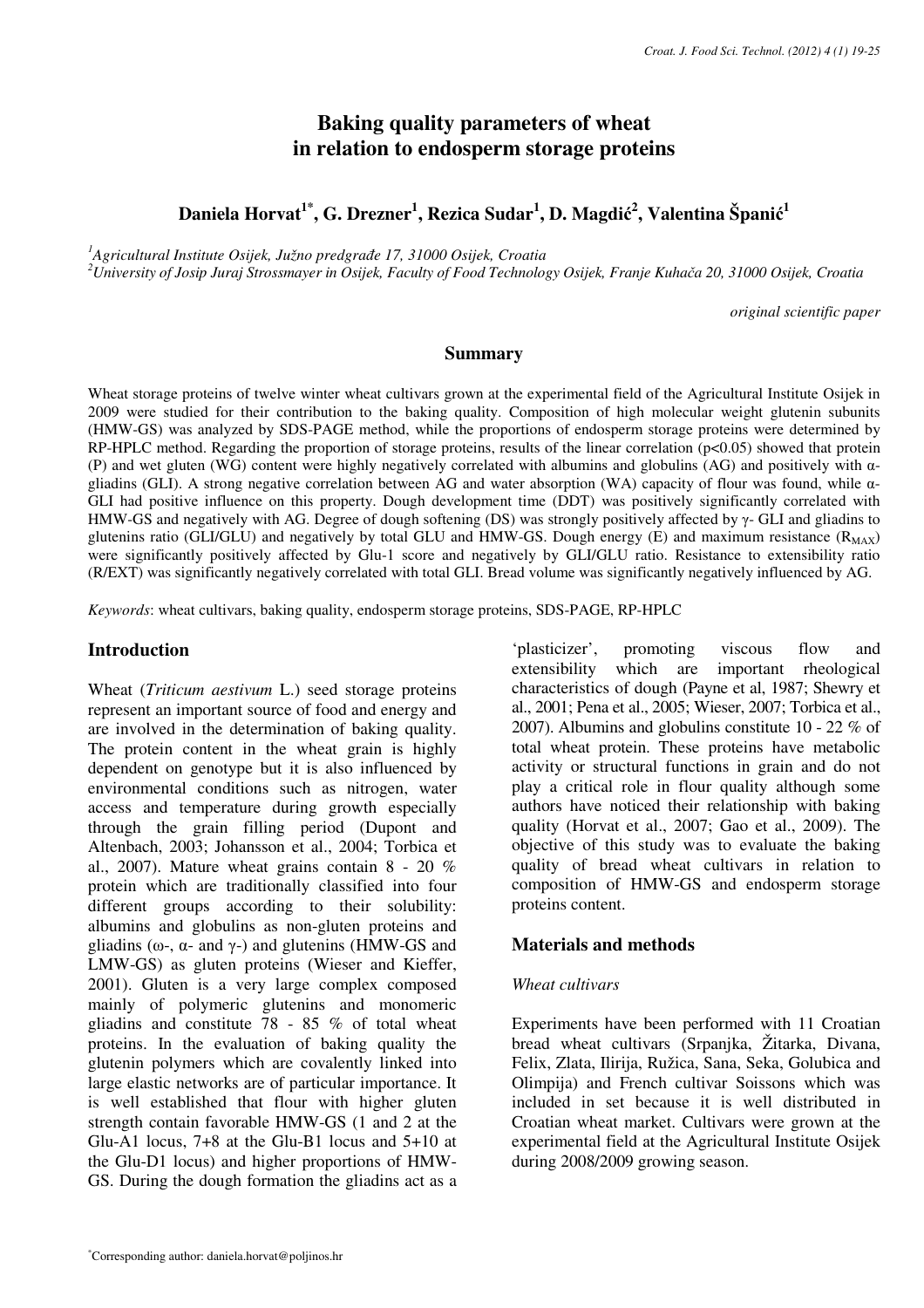# *Wheat baking properties*

The wheat quality parameters were defined by grains crude protein content (Infratec 1241, Foss Tecator) and wet gluten content of flour (ICC Standard No 155). The dough rheological properties were examined by the Brabender farinograph and extensograph (ICC Standard No 115/1 and 114/1, respectively). The baking test was done according to ICC standard No 131.

# *Storage proteins characterization*

Composition of HMW-GS was previously analysed by SDS-PAGE (Hoefer SE 600). HMW-GS were identified and consequently the Glu-1 score was calculating according to the Payne and Lawrence nomenclature (1983). The wheat proteins extraction and RP-HPLC separation were based on Wieser et al. (1998) method. Perkin Elmer LC 200 chromatograph was used with a Supelco Discovery Bio Wide Pore C18 column (300 Å pore size, 5 µm particle size, 4.6 × 250 mm i.d.). Solvents were composed of water and acetonitrile (ACN), containing  $0.1 \%$  (v/v) trifluoroacetic acid. 20 µl samples were injected for analyses. Albumins and globulins were eluted with a linear gradient from 20 to 60 % ACN, while gliadins (ω-, α- and γ-) and glutenin fractions (HMW-GS and LMW-GS) were eluted with a linear gradient from 24 to 58 % ACN over 30 min at 1 ml/min, using a column temperature of 50 ºC. All samples were detected by UV absorbance at 210 nm and were analysed at least in two replicates. The obtained chromatograms were analysed by Total-Chrom software package (Perkin Elmer Instruments, USA). Summed peak areas under albumins-globulins,

gliadins and glutenins chromatograms were used as a direct measure of total extractable wheat proteins content and consequently the proportions (%) of all storage protein fractions were calculated and expressed per milligram of flour.

## *Statistics*

Statistical analysis was performed using STATISTICA 8.0 (StatSoft Inc., USA) software. Principal component analysis (PCA) was used to establish similarities among cultivars with respect to analysed baking quality attributes.

# **Results and discussion**

Allelic variations at *Glu-1* loci in wheat samples separated by SDS-PAGE are shown in Table 1. It was found that HMW subunits 2\* at the Glu-A1 locus, 7+9 at the Glu-B1 locus and 5+10 at the Glu-D1 locus were dominant in analysed cultivars. The high frequency of favourable HMW-GS 2\* at the Glu-A1 locus and 5+10 at the Glu-D1 locus in cultivars confirmed that breeders of Agricultural Institute Osijek in the last decade have made a considerable effort to improve of cultivars gluten strength properties (Horvat et al., 2009). The domination of HMW glutenins combinations 2\* 7+9 5+10 in European winter wheat cultivars have been also reported by Tohver et al. (2007), Denčić et al. (2008), Tsenov et al. (2009).

**Table 1.** Wheat cultivars origin and HMW-GS composition at the Glu-1 loci

| CULT.           | <b>ORIGIN</b> <sup>a</sup> | <b>YEAR OF</b> |        | $GLU-1$ |          |                    |
|-----------------|----------------------------|----------------|--------|---------|----------|--------------------|
|                 |                            | <b>RELEASE</b> | GLU-A1 | GLU-B1  | GLU-D1   | SCORE <sup>b</sup> |
| <b>SANA</b>     | <b>Bc</b>                  | 1983           | $2*$   | $6 + 8$ | $2+12$   | 6                  |
| <b>ŽITARKA</b>  | <b>PIO</b>                 | 1985           | N      | $7 + 8$ | $2+12$   | 6                  |
| <b>SOISSONS</b> | <b>FRA</b>                 | 1987           | $2*$   | $7 + 8$ | $5 + 10$ | 10                 |
| <b>SRPANJKA</b> | PIO                        | 1989           | N      | $7 + 8$ | $2+12$   | 6                  |
| <b>DIVANA</b>   | JS                         | 1995           | $2*$   | $7 + 9$ | $5 + 10$ | 9                  |
| <b>GOLUBICA</b> | PIO                        | 1997           | N      | $7 + 9$ | $2+12$   | 5                  |
| <b>SEKA</b>     | <b>PIO</b>                 | 2006           |        | $7 + 9$ | $5 + 10$ | 9                  |
| <b>FELIX</b>    | <b>PIO</b>                 | 2007           | $2*$   | $7 + 8$ | $5 + 10$ | 10                 |
| <b>ZLATA</b>    | PIO                        | 2007           | $2*$   | $7 + 9$ | $5 + 10$ | 9                  |
| <b>ILIRIJA</b>  | <b>PIO</b>                 | 2008           | $2*$   | $7 + 8$ | $5 + 10$ | 10                 |
| <b>RUŽICA</b>   | PIO                        | 2008           |        | $7 + 9$ | $2+12$   | 7                  |
| <b>OLIMPIJA</b> | PIO                        | 2009           | $2*$   | $7 + 9$ | $5 + 10$ | 9                  |

a PIO=Agricultural Institute Osijek - Croatia; JS= Jost-Seed - Croatia; Bc=Bc Institute - Croatia, FRA=France

<sup>b</sup>According to the Payne and Lawrence nomenclature (1983)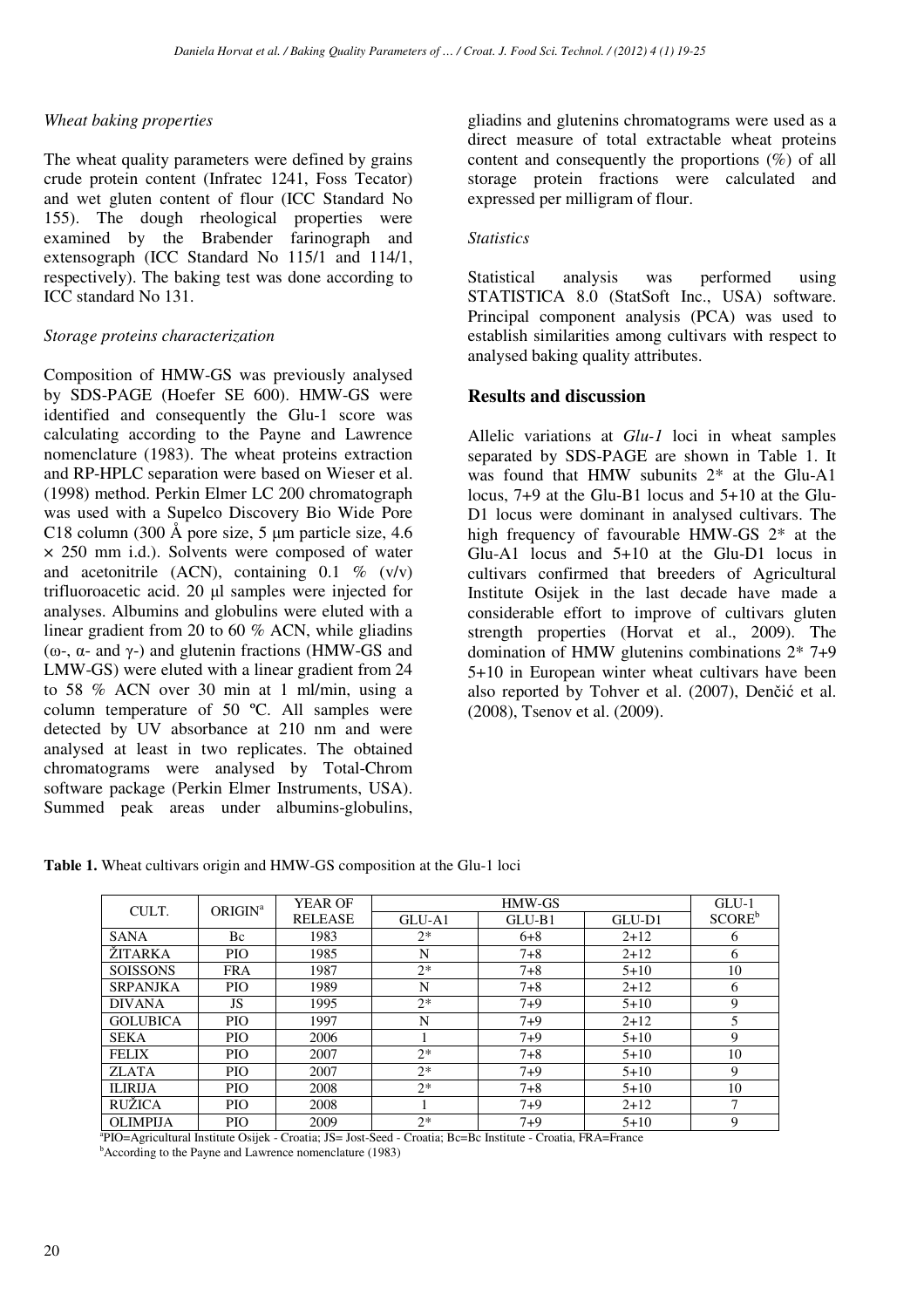The results obtained by evaluation of baking quality are summarized in Table 2. The protein and wet gluten content varied between 12.0 and 16.4 % and 26.0 and 37.0 %, respectively. Dough rheological parameters as indicators of gluten strength characteristics (DDT, DS, E,  $R_{MAX}$  and R/EXT) varied between weak to very strong which implies cultivars specific differences. The specific loaf volume of bread was in range 269-  $424$  cm<sup>3</sup>/100 g. The highest variability was noticed for farinographic properties DDT and DS as well as for extensographic parameters E and  $R_{MAX}$  (Table 2).

Regarding the quantitative results of storage proteins obtained by RP-HPLC method a specific differences among cultivars were also noticed (Table 3). Within the gliadins and glutenins groups, the α-type and γ-type of gliadins as well as LMW-GS were generally present in greatest amount what is in accordance with others (Wieser, 1998; Horvat et al., 2006). Cultivar Divana is the Croatian bread improver and has a distinct position in Fig. 1. Cultivar Divana showed the best baking quality due to favourable HMW-GS composition (2\* 7+9 5+10) and the highest HMW-GS proportion (12.9 %) as well as the lowest AG  $(11.0\%)$  proportion. On the opposite side of the Fig. 1 is high yielded cultivar Sana which obtained characteristics of weak flour due to unfavourable HMW-GS (2\* 6+8 2+12), very low total GLU (28.5  $%$ ) and HMW-GS (5.5  $%$ ) as well as high proportion of AG (17.0 %) (Table 2 and 3). Žitarka is Croatian standard for quality but with unfavourable HMW-GS (N 7+8 2+12) and high GLI/GLU ratio (1.9) did not show any superior quality attributes. Cultivar Srpanjka as Croatian standard for grain yield and the most frequent cultivar in wheat production area in Croatia in spite of less favourable HMW-GS (N 7+9 2+12) showed a good baking properties due to well-balanced GLI/GLU ratio (1.6) (Table 2 and 3). These cultivars classification due to obtained quality attributes are in agreement with our previous findings (Horvat et al., 2006, 2009).

| <b>CULTIVAR</b> | $P^a$             | WG   | <b>WA</b> | <b>DDT</b> | DS   | E    | $R_{MAX}$ | R/EXT | $V_{\rm SPEC}$ |
|-----------------|-------------------|------|-----------|------------|------|------|-----------|-------|----------------|
| <b>SANA</b>     | 12.0 <sup>b</sup> | 26.6 | 59.2      | 1.7        | 125  | 42   | 191       | 1.0   | 321            |
| <b>ŽITARKA</b>  | 14.0              | 33.0 | 64.1      | 3.2        | 76   | 43   | 195       | 1.1   | 339            |
| <b>SOISSONS</b> | 12.4              | 26.9 | 56.9      | 1.7        | 47   | 123  | 592       | 2.1   | 320            |
| <b>SRPANJKA</b> | 13.1              | 26.6 | 57.9      | 1.5        | 56   | 95   | 479       | 2.2   | 335            |
| <b>DIVANA</b>   | 16.4              | 34.6 | 61.4      | 10.3       | 26   | 126  | 486       | 1.4   | 422            |
| <b>GOLUBICA</b> | 14.5              | 36.0 | 64.4      | 5.9        | 51   | 55   | 203       | 0.8   | 337            |
| SEKA            | 13.3              | 26.0 | 59.0      | 1.5        | 46   | 84   | 424       | 1.8   | 269            |
| <b>FELIX</b>    | 13.7              | 27.8 | 61.1      | 2.0        | 57   | 83   | 366       | 1.7   | 331            |
| <b>ZLATA</b>    | 13.1              | 26.4 | 58.3      | 1.8        | 58   | 115  | 560       | 2.0   | 363            |
| <b>ILIRIJA</b>  | 14.5              | 29.2 | 60.2      | 1.8        | 45   | 120  | 516       | 1.6   | 337            |
| <b>RUŽICA</b>   | 13.9              | 33.1 | 59.5      | 3.3        | 26   | 96   | 431       | 1.6   | 331            |
| <b>OLIMPIJA</b> | 16.3              | 37.0 | 61.8      | 8.1        | 54   | 87   | 289       | 1.4   | 424            |
| $\overline{X}$  | 13.9              | 30.3 | 60.3      | 3.6        | 56   | 89   | 394       | 1.6   | 343            |
| $CV^c$ %        | 10.1              | 13.9 | 3.8       | 83.3       | 46.1 | 33.5 | 36.6      | 25.0  | 11.7           |

Table 2. Baking quality parameters of wheat cultivars

a P=crude protein content of grains (%, DM); WG=wet gluten (%); WA=water absorption (%); DDT=dough development time (min); DS=degree of softening (FU); E=dough energy (cm<sup>2</sup>); R<sub>MAX</sub>=maximum resistance to extension (EU); R/EXT=ratio of resistance and extensibility;  $V<sub>SPEC</sub>=\text{bread volume } (cm<sup>3</sup>/100 g of bread)$ 

 $<sup>b</sup>Mean values (n=2 determinations)$ </sup>

<sup>c</sup>Coefficent of variation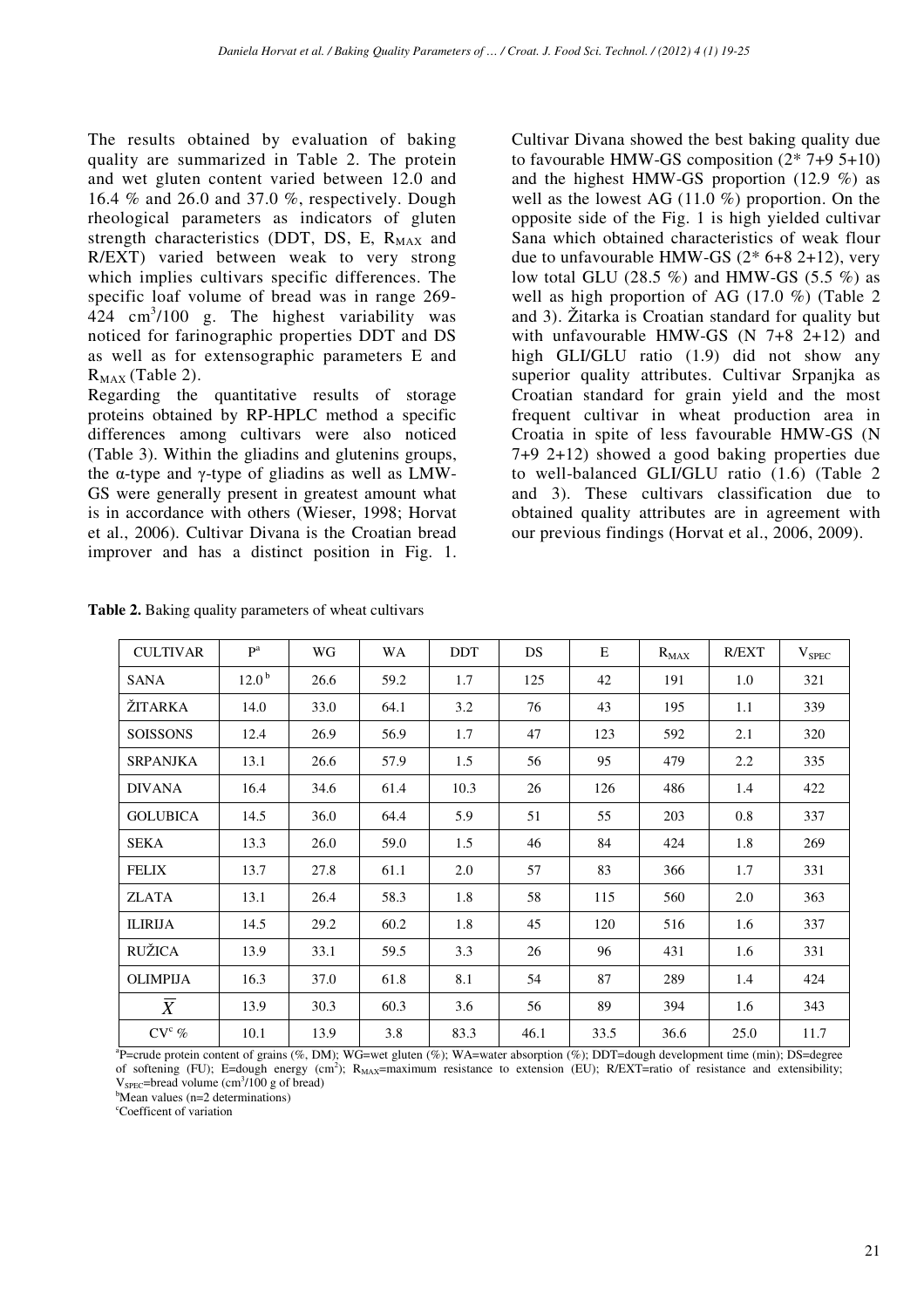| <b>CULTIVAR</b> | AG <sup>a</sup>   | GLI   |      |            |                 | <b>GLU</b> |            |            | <b>GLI/GLU</b> |
|-----------------|-------------------|-------|------|------------|-----------------|------------|------------|------------|----------------|
|                 |                   | Total | (1)  | $\alpha$ - | $\mathcal{V}$ - | Total      | <b>HMW</b> | <b>LMW</b> |                |
| <b>SANA</b>     | 17.0 <sup>b</sup> | 54.5  | 3.7  | 23.7       | 27.2            | 28.5       | 5.5        | 23.0       | 1.9            |
| <b>ŽITARKA</b>  | 11.6              | 58.0  | 4.6  | 31.9       | 22.3            | 30.5       | 9.0        | 21.5       | 1.9            |
| <b>SOISSONS</b> | 23.4              | 42.2  | 2.8  | 19.8       | 19.6            | 34.4       | 8.5        | 25.8       | 1.2            |
| <b>SRPANJKA</b> | 16.0              | 51.7  | 4.1  | 28.3       | 19.3            | 32.3       | 8.9        | 23.4       | 1.6            |
| <b>DIVANA</b>   | 11.0              | 53.9  | 4.2  | 30.3       | 19.4            | 35.1       | 12.9       | 22.2       | 1.5            |
| <b>GOLUBICA</b> | 12.3              | 51.5  | 4.0  | 29.5       | 18.0            | 36.2       | 9.8        | 26.4       | 1.4            |
| <b>SEKA</b>     | 16.9              | 48.1  | 2.6  | 26.3       | 19.2            | 35.0       | 8.9        | 26.1       | 1.4            |
| <b>FELIX</b>    | 14.1              | 54.0  | 4.4  | 31.3       | 18.8            | 31.9       | 9.1        | 22.8       | 1.7            |
| <b>ZLATA</b>    | 14.7              | 48.2  | 2.3  | 25.6       | 20.3            | 37.1       | 8.2        | 28.9       | 1.3            |
| <b>ILIRIJA</b>  | 11.7              | 53.1  | 3.9  | 26.0       | 23.3            | 35.2       | 9.3        | 25.9       | 1.5            |
| <b>RUŽICA</b>   | 15.4              | 49.6  | 3.1  | 26.5       | 19.2            | 34.9       | 8.6        | 26.3       | 1.4            |
| <b>OLIMPIJA</b> | 11.1              | 52.3  | 4.2  | 30.6       | 17.5            | 36.5       | 8.3        | 28.3       | 1.4            |
| $\overline{X}$  | 14.6              | 51.4  | 3.7  | 27.5       | 20.3            | 34.0       | 8.9        | 25.1       | 1.5            |
| $CV^c$ %        | 24.4              | 7.8   | 20.9 | 12.9       | 13.3            | 7.7        | 18.4       | 9.6        | 14.6           |

**Table 3.** Proportion (%) of storage proteins in wheat cultivars

<sup>a</sup>AG=albumins and globulins; GLI=gliadins; GLU=glutenins; HMW=high molecular weight glutenin subunits; LMW=low molecular weight glutenin subunits; GLI/GLU=gliadins to glutenins ratio

 $b<sup>b</sup>$ Mean values (n=2 determinations)

<sup>c</sup>Coefficent of variation



**Fig. 1.** Cultivar clusters on the plane of the two first principal components. Baking quality parameters, HMW-GS composition and RP-HPLC quantitative storage proteins data determine the clusters. Cultivars are marked with letters: SRP=Srpanjka; ŽIT=Žitarka; DIV=Divana; FEL=Felix; ZLA=Zlata; ILI=Ilirija; RUŽ=Ružica; SAN=Sana; SEK=Seka; GOL=Golubica; SOI=Soissons; OLI=Olimpija

The results of the linear correlation analyses  $(p<0.05)$ carried out on the storage proteins data and wheat baking properties are presented in Table 4. The P content was highly negatively correlated with AG and positively with  $\alpha$ - GLI and HMW-GS. Consequently, the WG content was negatively correlated with AG and positively with α- GLI what is in accordance with Ivanov et al. (1998).

WA was negatively correlated with AG and positively with total, ω- and α- GLI. Gliadins are likely interacting with native and added lipids to form gas bubbles and have positive impact on loaf size and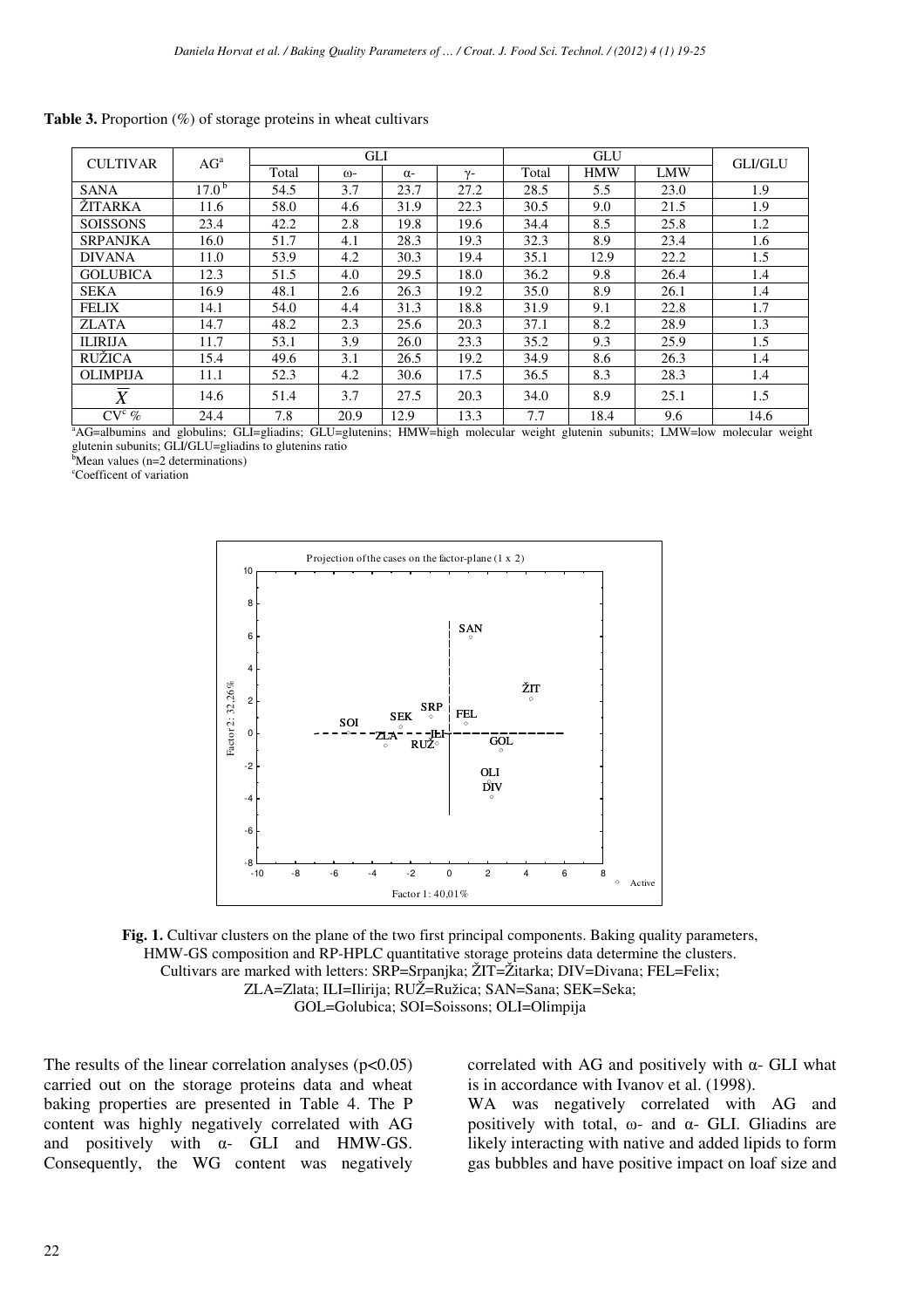their content was linked to WA (Graybosch et al., 1993).

DDT was significantly influenced by the AG and HMW-GS what is in accordance with our previous findings (Horvat et al., 2006). Cultivars Divana and Golubica with the highest value of HMW-GS (12.9 and 9.8 %, respectively) showed a high value of this property (10.3 and 5.9 min, respectively). Jood et al. (2001) and Antes and Wieser (2001) showed that the addition of reoxided HMW-GS to base flour significantly increases dough strength.

DS as a measure of dough mixing tolerance was highly influenced by γ- gliadins, HMW-GS and GLI/GLU ratio what is in accordance with our previous findings (Horvat et al., 2006). Cultivar Sana and Žitarka with the lowest proportions of total GLU (28.5 and 30.5 %, respectively) (Table 3) and with the highest value of DS (125 and 76 FU, respectively) had shown a weak dough rheological properties (Table 2).

E and  $R_{MAX}$  as good indicators of gluten strength were significantly positively affected by Glu-1 score and negatively by GLI/GLU ratio which is in accordance with other authors which noticed that increase in the GLI/GLU ratio caused decrease in dough strength (Uthayakumaran at al., 2000; Daniel and Triboi, 2000). Cultivars Divana, Zlata, Ilirija and Soissons with a favorable HMW-GS 2\* and 5+10, the highest value of Glu-1 score and low values of GLI/GLU ratio (1.2-1.5) obtained dough E above 100 EU and very high values of  $R_{MAX}$  (486-592 EU) (Table 1, 2 and 3).

R/EXT ratio is also important parameter in defining gluten strength, because increase in extensibility caused decrease in strength and vice versa. According to obtained results it could be noticed that total GLI proportion had the negative influence on this parameter. Decrease in dough strength caused by addition of all groups of gliadin components in flour base is confirmed in literature (Uthayakumaran et al., 1999; Jood et al., 2001).

The bread  $V_{\text{SPEC}}$  was significantly influenced by AG. The bread  $V_{\text{SPEC}}$  was in high significant correlation with total P content and DDT (results were not shown). Wieser and Kieffer (2001) noticed that the correlation between bread volumes and the quantity of gluten proteins may be significantly improved if the processing baking parameters are optimized for each cultivar.

The obtained significantly positive influence of HMW-GS composition (Glu-1 score) and glutenin components content as well as negative influence of GLI/GLU ratio on dough rheological parameters were similar to those published in recent time (Tang et al., 2008; Kurtanjek et al., 2008; Horvat et al. 2009; Anderson et al., 2011). The noticed negative influence of AG as non-gluten proteins on some baking quality parameters are in agreement with results of another authors (Veraverbeke i Delcour, 2002; Horvat et al., 2007; Gao et al., 2009).

| $GLU-1$<br>PARAM.<br><b>SCORE</b>    |                  | AG <sup>a</sup>                                              | GLI      |                  |            |         | <b>GT</b>  |            |         | <b>GLI/GLU</b> |
|--------------------------------------|------------------|--------------------------------------------------------------|----------|------------------|------------|---------|------------|------------|---------|----------------|
|                                      |                  | Total                                                        | ω-       | $\alpha$ -       | $\gamma$ - | Total   | <b>HMW</b> | <b>LMW</b> |         |                |
| P <sub>b</sub>                       | 0.17             | $-0.77*$                                                     | 0.36     | 0.50             | $0.66*$    | $-0.46$ | 0.49       | $0.68*$    | 0.07    | $-0.14$        |
| WG                                   | $-0.26$          | $-0.66*$                                                     | 0.36     | 0.51             | $0.58*$    | $-0.38$ | 0.33       | 0.44       | 0.07    | $-0.05$        |
| WA                                   | $-0.38$          | $-0.76*$                                                     | $0.68*$  | $0.68*$          | $0.77*$    | $-0.13$ | $-0.01$    | 0.33       | $-0.23$ | 0.36           |
| <b>DDT</b>                           | $-0.02$          | $-0.58*$                                                     | 0.27     | 0.42             | 0.51       | $-0.40$ | 0.37       | $0.63*$    | $-0.02$ | $-0.13$        |
| DS                                   | $-0.40$          | 0.13                                                         | 0.36     | 0.14             | $-0.15$    | $0.75*$ | $-0.74*$   | $-0.75*$   | $-0.30$ | $0.69*$        |
| E                                    | $0.73*$          | 0.17                                                         | $-0.54$  | $-0.38$          | $-0.32$    | $-0.34$ | $0.60*$    | 0.47       | 0.33    | $-0.69*$       |
| $R_{MAX}$                            | $0.66*$          | 0.40                                                         | $-0.65*$ | $-0.55$          | $-0.48$    | $-0.24$ | 0.47       | 0.30       | 0.30    | $-0.65*$       |
| R/EXT                                | 0.53             | 0.52                                                         | $-0.62*$ | $-0.49$          | $-0.39$    | $-0.30$ | 0.24       | 0.03       | 0.24    | $-0.47$        |
| V <sub>spec</sub><br>$3.4 \times 11$ | 0.13<br>1.71.1.1 | $-0.58*$<br>$\sim$ $\sim$ $\sim$ $\sim$ $\sim$ $\sim$ $\sim$ | 0.31     | 0.45<br>$\alpha$ | 0.45<br>C1 | $-0.26$ | 0.31       | 0.44       | 0.04    | $-0.07$        |

**Table 4.** Linear coefficient of correlation ( $p<0.05$ ) between baking parameters and storage proteins of wheat cultivars

<sup>a</sup>AG=Albumins and Globulins; GLI=Gliadins; GLU=Glutenins; GLI/GLU=gliadins to glutenins ratio

<sup>b</sup>P=crude protein content of grains (%, DM); WG=wet gluten (%); DDT=dough development time (min); DS=degree of softening (FU);  $R_{MAX}$ =maximum resistance to extension (EU); R/EXT=ratio of resistance and extensibility;  $V_{SPEC}$ =bread volume (cm<sup>3</sup>/100 g of bread) \* significant at p<0.05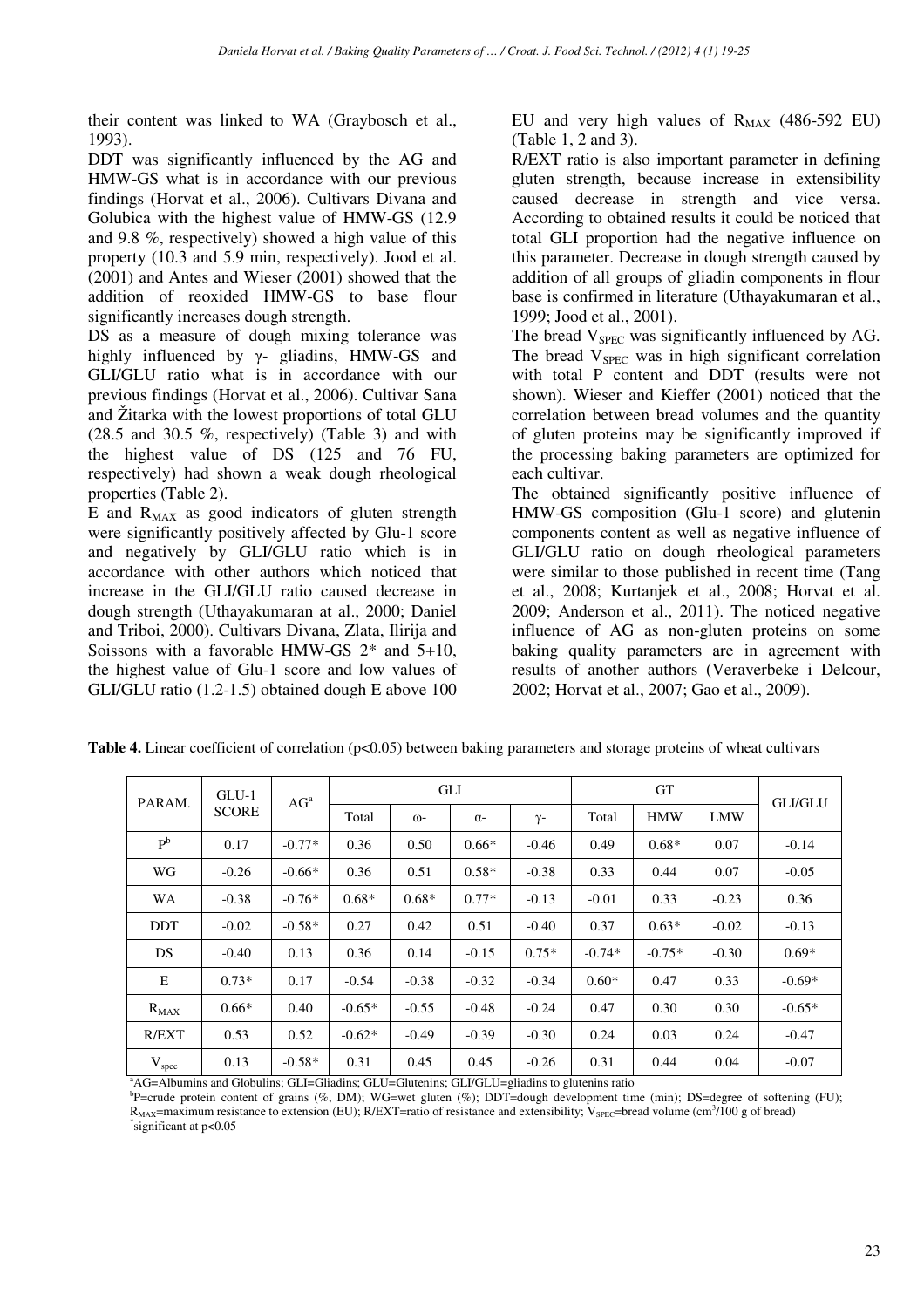### **Conclusions**

The obtained results reflected the contrast roles of analysed storage proteins on the wheat baking quality. Analysis of relationship between particular storage proteins and baking parameters showed that the influence of albumins and globulins,  $\alpha$ - gliadins and HMW-GS was the most pronounced. Cultivars with favorable HMW-GS composition accompanied with higher proportion of HMW-GS produced flours with strong gluten characteristics.

### *Acknowledgements*

This work has been supported by the Ministry of Science, Education and Sports of the Republic of Croatia within the project "The development of new germplasm in breeding of quantitative wheat traits".

# **References**

- Anderson, O.D., Bekes, F., D'Ovidio, R. (2011): Effects of specific domains of high-molecular-weight glutenin subunits on dough properties by an in vitro assay, *J. Cereal Sci.* 54, 280-287.
- Antes, S., Wieser, H. (2001): Effects of high and low molecular weight glutenin subunits on rheological dough properties and breadmaking quality of wheat, *Cereal Chem.* 78, 157-159.
- Daniel, C., Triboi, E. (2000): Effect of temperature and nitrogen nutrition on the grain composition of winter wheat. Effects on gliadin content and composition, *J. Cereal Sci.* 32, 45-56.
- Denčić, S., Obreht, D., Kobiljski, B., Štatkić, S., Bede, B. (2008): Genetic determination of breadmaking quality in wheat. In: 43rd Croatian and 3rd International Symposium on Agriculture, Pospišil, M. (ed), Zagreb, HR, pp. 278-281.
- Dupont, F.M., Altenbach, S.B. (2003): Molecular and biochemical impacts of environmental factors on wheat grain development and protein synthesis, *J. Cereal Sci.* 38, 133-146.
- Gao, L.Y., Wang, A.L., Li, X.H., Dong, K., Wang, K., Appels, R., Ma, W.J., Yan, Y.M. (2009): Wheat quality related differential expressions of albumins and globulins revealed by two-dimensional difference gel electrophoresis (2-D DIGE), *J Proteomics* 73, 279–296.
- Graybosch, R.A., Peterson, C.J., Hansen, L.E., Worrall, D., Shelton, D.R., Lukaszewski, A. (1993): Comparative flour quality and protein characteristics of 1 BL/1 RS and lAL/1 RS wheat-rye translocation lines. *J. Cereal Sci.* 17, 95-106.
- Horvat, D., Jurković, Z., Drezner, G., Šimić, G., Novoselović, D., Dvojković, K. (2006): Influence of gluten proteins on technological properties of Croatian wheat cultivars, *Cereal Res. Comm.* 34, 1177-1184.
- Horvat, D., Šimić, G., Drezner, G., Dvojković, K. (2007): The influence of albumins and globulins on breadmaking quality of wheat (Triticum aestivum L.), *Agro. Glasnik* 69, 135-145.
- Horvat, D., Kurtanjek, Z., Drezner, G., Simic, G., Magdic, D. (2009): Effect of HMM glutenin subunits on wheat quality attributes, *Food Tech. Biotechnol*. 47, 253- 259.
- Ivanov, P., Todorov, I., Stoeva, I., Ivanova, I. (1998): Storage proteins characterisation of group of new Bulgarian high breadmaking quality wheat lines, *Cereal Res. Comm.* 26, 447-454.
- Johansson, E., Prieto-Linde, M.L., Svensson, G. (2004): Influence of nitrogen application rate and timing on grain protein composition and gluten strength in Swedish wheat, *J. Plant Nutr. Soil Sci.* 167, 345-350.
- Jood, S., Schofield, J.D., Tsiami, A.A., Bollecker, S. (2001): Effect of glutenin subfractions on breadmaking quality of wheat, *Int. J. Food Sci. Tech.* 36, 573-584.
- Kurtanjek, Ž., Horvat, D., Magdić, D., Drezner, G. (2008): Factor analysis and modelling for rapid quality assessment of Croatian wheat cultivars with different gluten characteristics, *Food Tech. Biotechnol.* 46, 270- 277.
- Payne, P.I., Lawrence, G.J. (1983): Catalogue of allels for the complex gene loci, Glu-A1, Glu-B1 and Glu-D1 which code for high-molecular weight subunits of gluten in hexaploid wheat, *Cereal Res. Comm.* 11, 29- 35.
- Payne, P.I., Nightingale, M.A., Krattiger, A.F., Holt, L.M. (1987): The relationship between HMW glutenin subunit composition and the bread making quality of British-grown wheat varieties, *J. Sci. and Food Agricult*. 40, 51-65.
- Pena, E., Bernardo, A., Soler, C., Jouve, N. (2005): Relationship between common wheat (Tritucum aestivum L.) gluten proteins and dough rheological properties - Gluten proteins and rheological properties in wheat, *Euphytica* 143, 169-177.
- Shewry, P.R., Tatham, A.S., Halford, N.G. (2001): Nutritional control of storage protein synthesis in developing grain of wheat and barley, *Plant Growth Regulat.* 34, 105-111.
- Tang, J.W., Liu, J.J., Zhang, P.P., Zhang, Y., Xiao, Y.G., Qu, Y.Y., Zhang, Y., He, Z.H. (2008): Effects of gluten protein fractions on dough property and products quality in common wheat, *Sci. Agr. Sinica* 41, 2937-2946.
- Tohver, M. (2007): High molecular weight (HMW) glutenin subunit composition of Nordic and Middle European wheats, *Genet. Resources and Crop Evol.* 54, 67-81.
- Torbica, A., Antov, M., Mastilovic, J., Knezevic, D. (2007): The influence of changes in gluten complex structure on technological quality of wheat (Triticum aestivum L.), *Food Res. Int.* 40, 1038-1045.